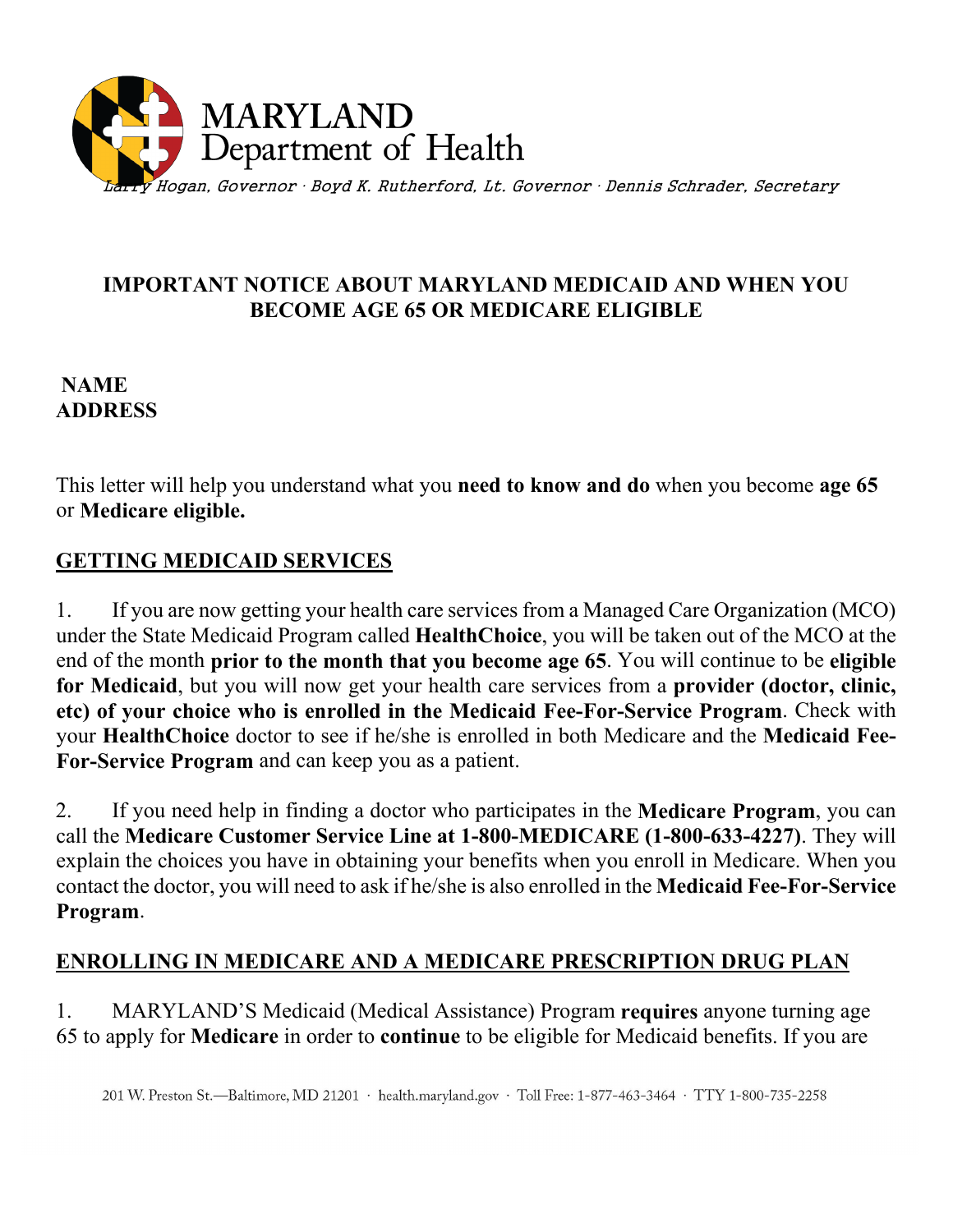eligible, **Medicare** will become your **Primary** health insurance. Maryland Medicaid will pay your Medicare (Part A and Part B) monthly premiums, co-pays and deductibles. You must also enroll in a Medicare (Part D) Prescription Drug Plan, which will begin to cover your prescription drug costs. After age 65, you will no longer be able to use your red and white Medical Care Program (**Medicaid**) card to get most of your prescriptions. You can continue to use your red and white Medicaid card for such services as long-term care. (See the list of Medicaid covered services on the enclosed sheet.)

2. If Medicare has not contacted you about your Medicare eligibility, please contact your **local Social Security Administration** (SSA) district office to apply for **Medicare** or you may call **1-800-772-1213** for help in applying. **Be sure to show the SSA representative this letter and your Medicaid red and white card, so your Medicare application will be processed correctly. Refugees and aliens must be permanent residents and must live in the U.S. for 5 years before they can become eligible for Medicare**.

# **GETTING HELP WITH MEDICARE PRESCRIPTION DRUG PROGRAM**

1. If you are transitioning into Medicare and have not selected a Medicare Prescription Drug Plan, please call Medicare's Limited Income NET Program @ 1-800-783-1307, Option #3, to enroll in temporary coverage until your Medicare Prescription Drug Plan becomes effective. This program will provide Point of Sale and retroactive prescription drug coverage during the transition period.

2. If you are on Medicare and Medicaid, there is no Part D premium for a basic prescription drug plan. Remember, once you turn 65, Medicare will pay for most of your prescriptions. **So, it is important to join Medicare and enroll in a Medicare Prescription Drug Plan**.

3. If you have any questions about Medicare's Prescription Drug Plans, call Medicare Part D at **1-800-243-3425** or **1- 800-633-4227** or visit their website at **[www.medicare.gov.](http://www.medicare.gov/)**

4. **Maryland's Department of Aging State Health Insurance Program (SHIP) Coordinators** are also able to help you with questions you have about the Medicare prescription Drug Plans and other health care benefits. For help, please call the SHIP Coordinator listed for your area of the State on the back of the enclosed flyer about the Medicare prescription Drug Program.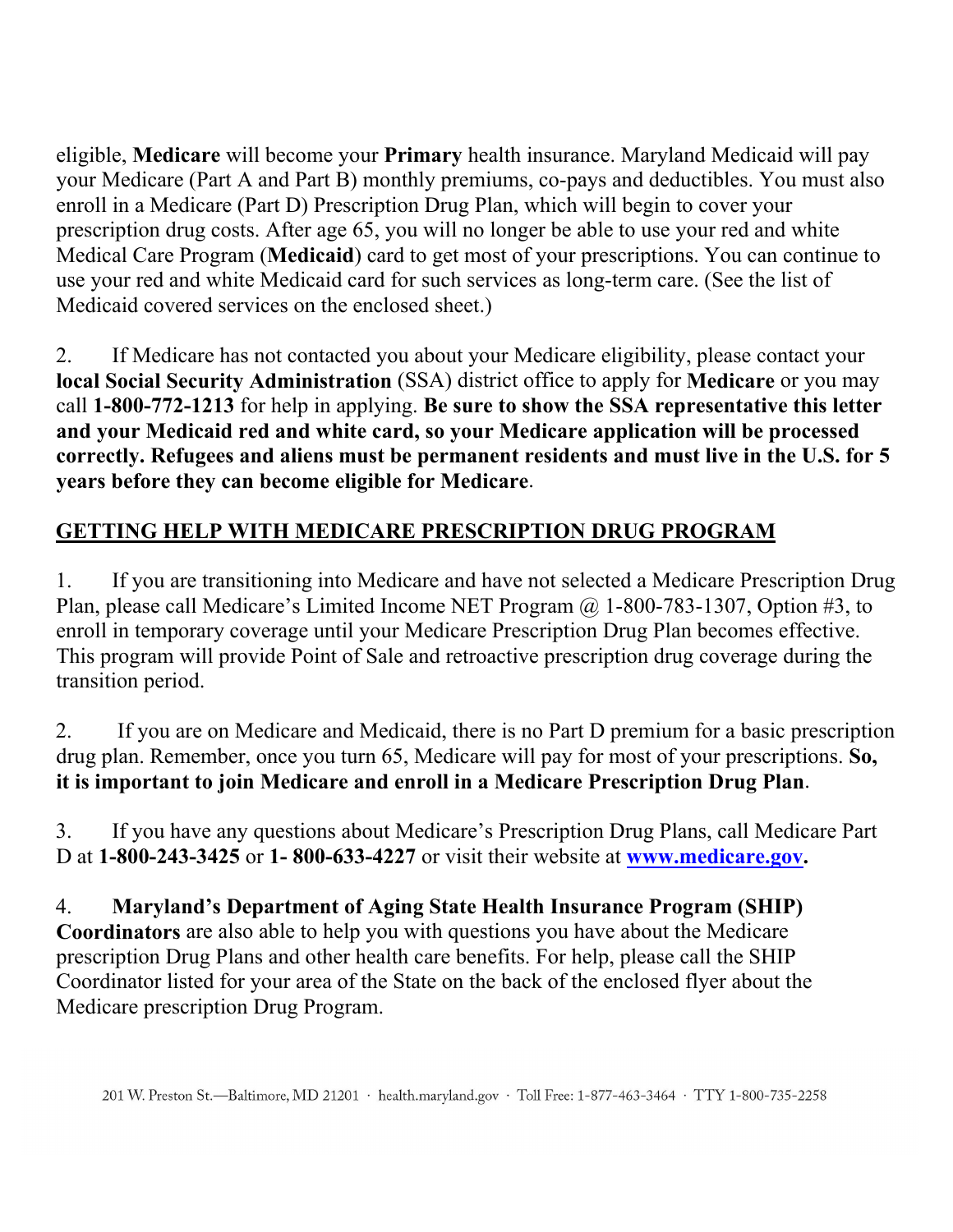If you have any questions about Medicaid, please call the Maryland Medicaid Hotline at **(410) 767-5800, option 2** (Baltimore Area) or **1-800-492-5231, option 2** (outside Baltimore area). Thank you for your cooperation in this important matter.

## **BASIC SERVICES COVERED BY MARYLAND MEDICAL ASSISTANCE (MEDICAID)**

For Beneficiaries who also have Medicare

Medicare Part A premium (if the individual does not have enough working quarters to qualify for free coverage) Medicare Part B premium Medicare Co-payments and Deductibles

### **Medicaid covers the following services if they are not covered by Medicare or other insurance and if the Maryland Medicaid Program's specific requirements are met for the service**:

- Home and community-based services waiver for older adults (through the area agencies on aging)
- Home health agency services; hospice care
- Medical day care services; substance abuse treatment services
- Medical equipment and supplies; oxygen services and related respiratory equipment services
- Mental health treatment, case management, and rehabilitation services
- Nurse anesthetist and nurse practitioner services
- Nursing facility services; personal care services
- Pharmacy services limited to some Medicare excluded drugs
- Transportation services to Medicaid covered services (through local health departments only)
- Vision care services (eye examination every two years) (glasses are not covered)

### **If you have any questions about Medicaid, please call the Maryland Medicaid Beneficiary Services Hotline at (410) 767-5800, Option 2 (Baltimore Area) or 1-800-492-5231, Option 2 (outside Baltimore).**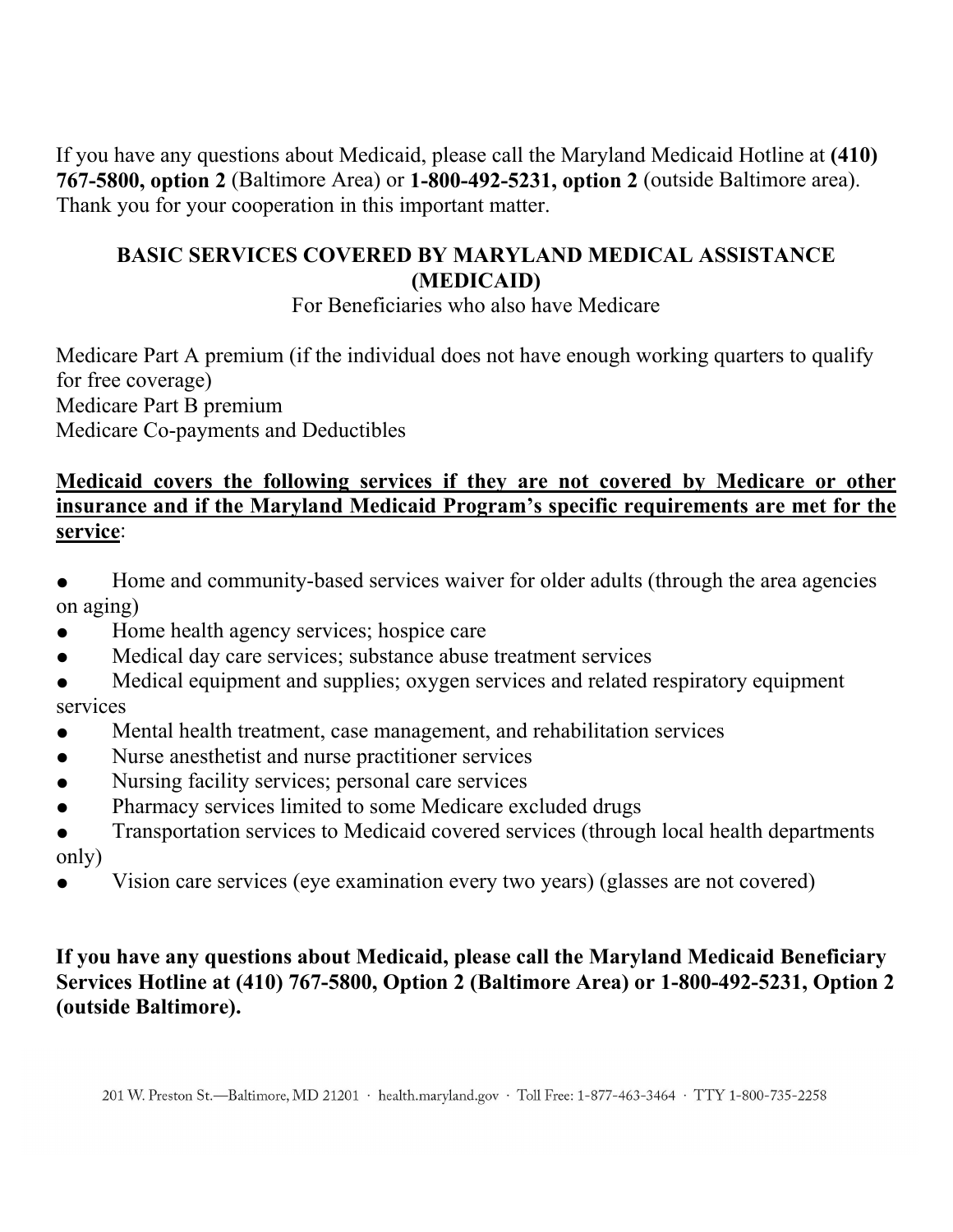201 W. Preston St.—Baltimore, MD 21201 · health.maryland.gov · Toll Free: 1-877-463-3464 · TTY 1-800-735-2258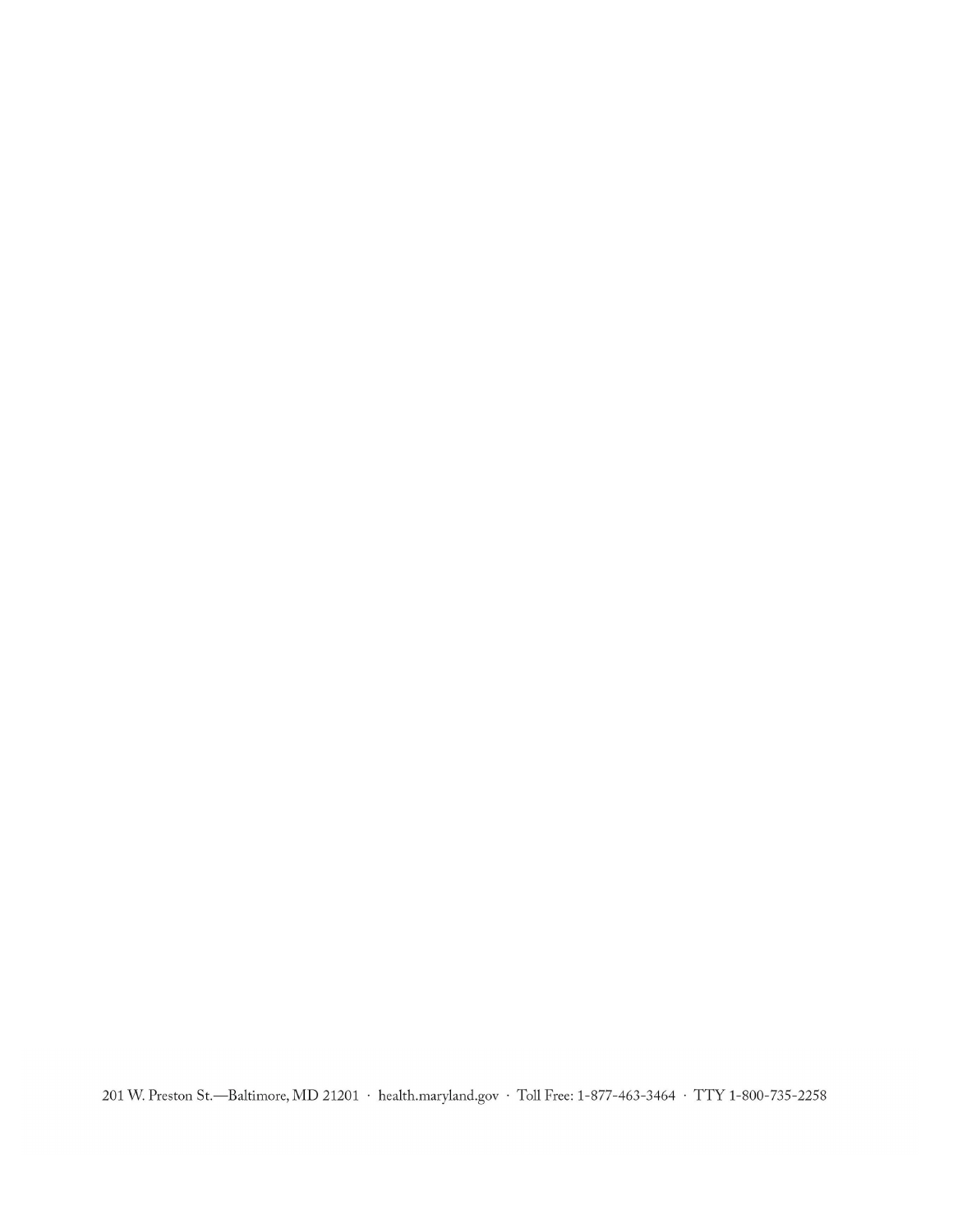

<sup>201</sup> W. Preston St.—Baltimore, MD 21201 · health.maryland.gov · Toll Free: 1-877-463-3464 · TTY 1-800-735-2258